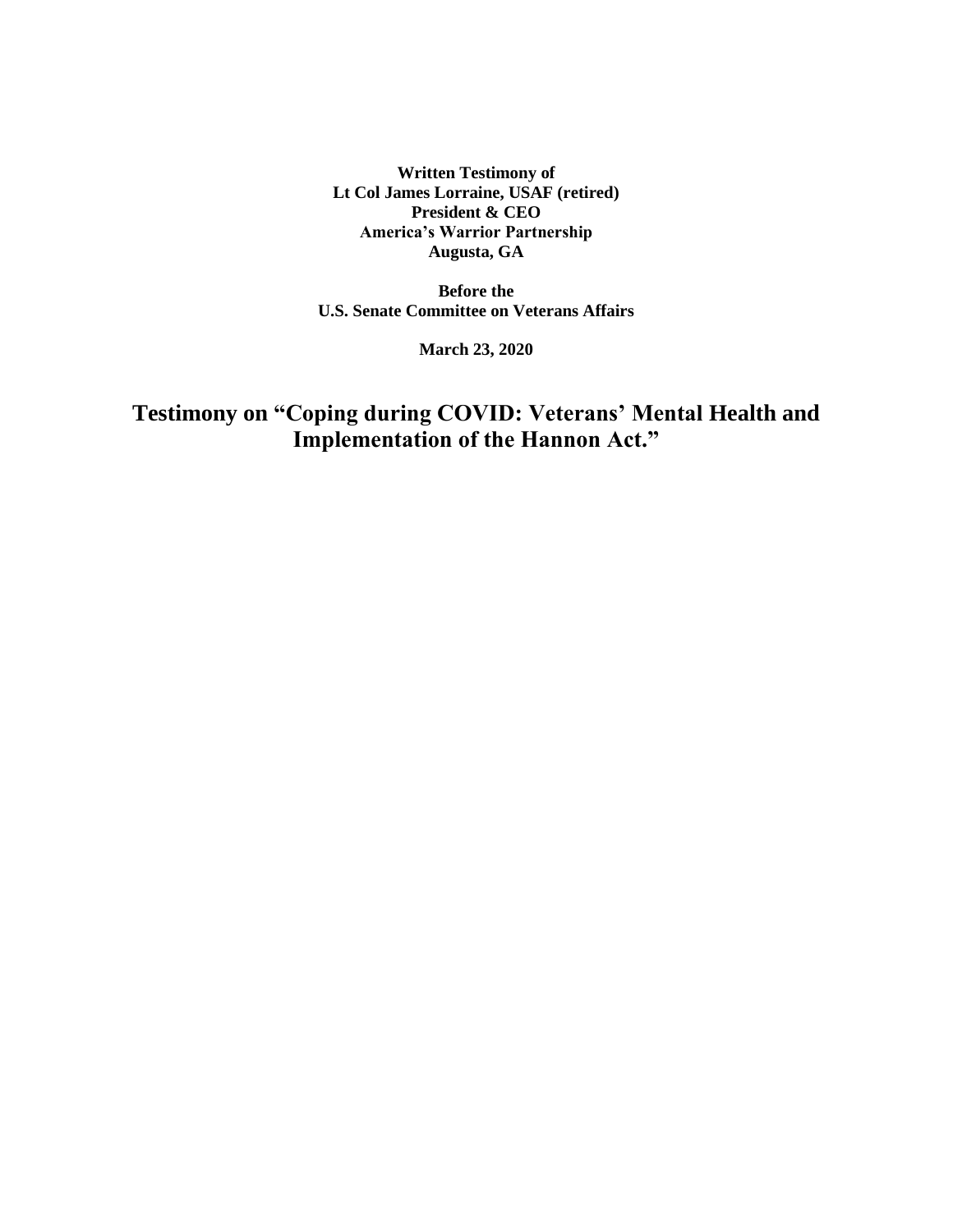Chairman Tester, Ranking Member Moran, and Members of the Committee. Thank you for the invitation to testify today.

It is an honor to present testimony to the Committee regarding the impact of Novel Coronavirus disease 2019, or COVID-19, on our nation's veterans and their families. While the past year has been one of tribulations throughout the nation, the leadership of these Committees in the House and Senate have been a welcome beacon of promise to our nation's veteran's community. The hard work and countless hours spent passing significant legislative accomplishments and reforms into law over the past 14 months is nothing short of remarkable – especially considering how the pandemic has made communication and coordination much more difficult than ever.

In short – thank you to all the Committee Members and staff for your diligent work.

COVID-19 devastated the United States and the world over the last year. This devastation manifested itself in deaths, long-term illness, financial ruin, isolation, emotional strain, and loss of hope. Military connected veterans, service members, and their families were not immune to this devastation. However, in many cases, these individuals led efforts to help their fellow citizens or were supported by community-based programs that empowered them to move forward despite the adversity they were facing.

I served many years under United States Special Operations Command. Within the Special Operations Forces, or SOF, five truths that were established early at its formation guide the development of special operations.

- The first SOF truth is "Humans are more important than hardware."
- The second SOF truth is "Quality is better than quantity."
- The third SOF truth is "SOF can't be mass produced."
- The fourth SOF truth is "Competent Special Operations Forces cannot be created after emergencies occur."
- And the fifth SOF truth is "Most special operations require non-SOF support."

Each of these truths applies to the service of veterans.

• The pandemic has demonstrated that we can't solely rely on technology to serve our veterans and their families;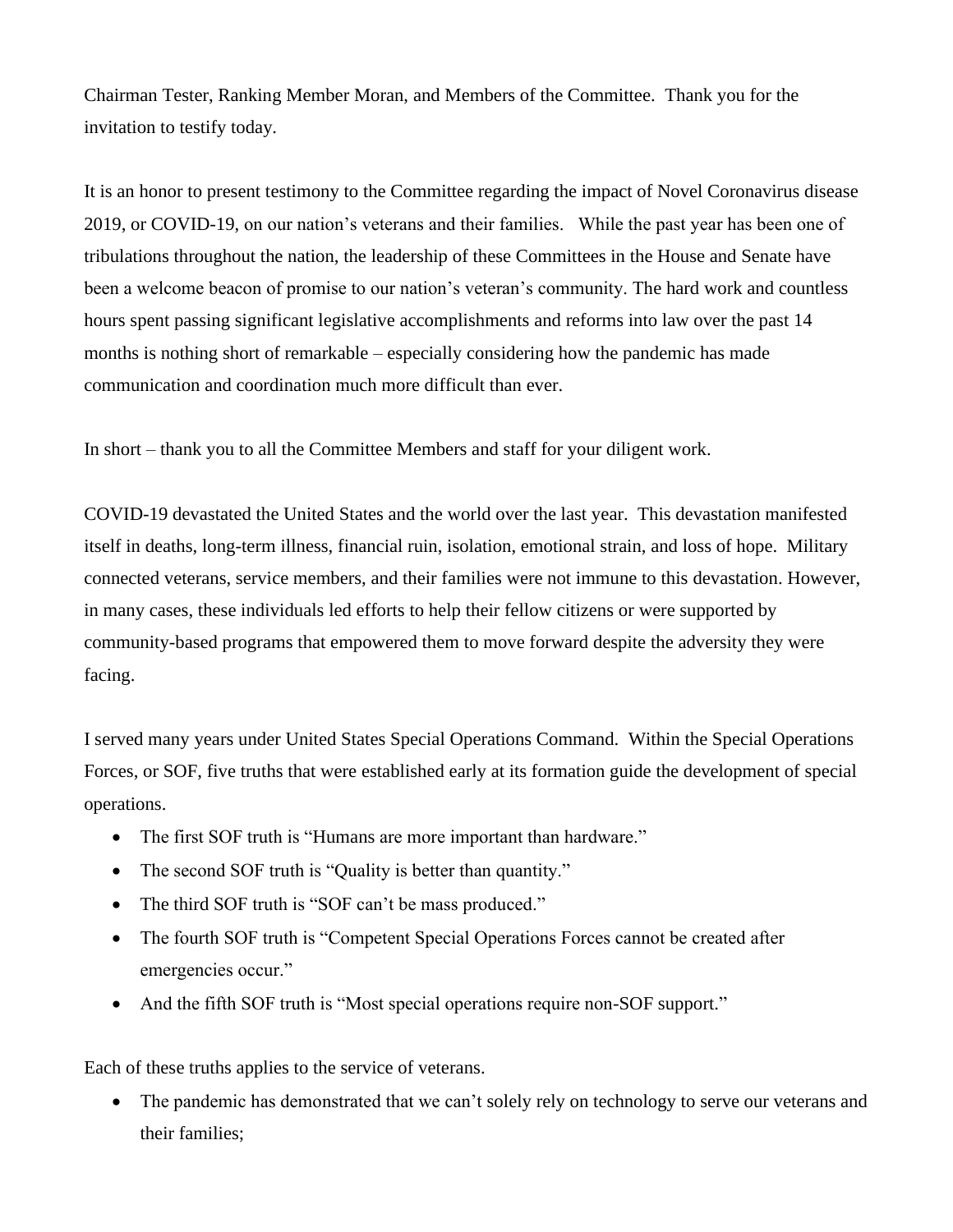- Second, a small county based veteran service program that has a relationship with their veterans is better than 100 websites;
- Third it takes time to train and educate these communities to best serve their veterans;
- Fourth, we can't wait for a crisis to occur, or current crisis to finish, before we act;
- And finally, no one organization, even the VA, can serve veterans and their families alone.

Through our expertise in collaborating with community leaders, we see where humans are more important than hardware. In northern South Carolina, Upstate Warrior Solution (UWS), a community group affiliated with America's Warrior Partnership capitalized on the proactive relationship they had previously established with over 7,000 veterans which included 80% of post 9/11 veterans living in their region to connect by phone, text, email, or physically distanced check-ins. Like other community programs with previous relationships in their community veterans, UWS was able to mitigate many of the stressors facing veterans and their families. Mission Roll Call, a program that unifies the message of veterans through story telling started a "Be A Leader" initiative where prominent veterans encouraged Mission Roll Call's million plus followers to lead as they did in the military, take care of your follow citizen, and follow prevention measures. In the Navajo Nation, our veteran service program, the Dine' Naazbaa' Partnership (DNP) re-connected with more than 300 veterans living over a large area to bring them food, water, blankets, and firewood to cook or heat their homes.

In these examples, the impact was immediate, personal, and significant. County Veteran Service Officers across the nation moved to remote work locations but continued to work aggressively to care for and advocate for their community veterans. At America's Warrior Partnership we recognized that local programs that had proactively developed relationships with their community veterans were much more prepared to serve during the pandemic than those communities who struggled with lack of personal contact to help during the pandemic.

In short, COVID-19 has undeniably impacted our veterans, but veterans who were in a community that used a proactive, integrated response to assist with issues had much more positive results.

Many national organizations polled, surveyed, and studied veterans, their families, and their communities during the pandemic. It's not surprising that the findings of these assessments aligned regardless of whether a veteran, their family, or the community was being assessed. In May 2020, America's Warrior Partnership surveyed 69 community-based service providers across the country and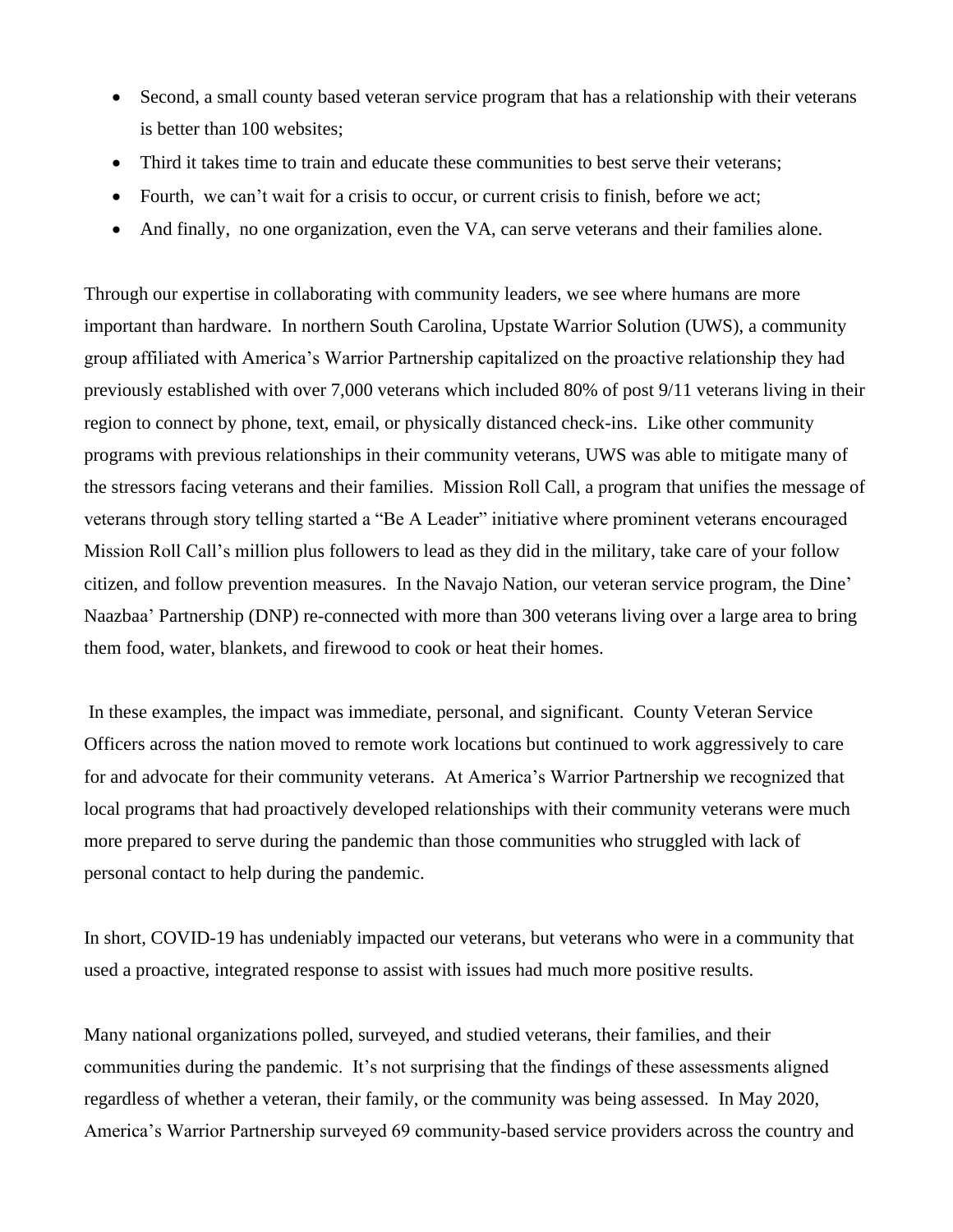learned that communities were seeking greater access to food and household supplies, short-term financial assistance, employment assistance, housing, and access to medical care. Ninety three percent of communities felt that they could address veteran's needs locally. America's Warrior Partnership recommended continuing to safely outreach to veterans and community programs and to be creative on how to address community level issues. During the same period, Syracuse University's Institute for Veterans and Military Families (IVMF) conducted polls that found 93% of veterans feared for the impact on US Economy and 72% feared for lack of community resources. IVMF's April 2020 snapshot poll recommended that communities immediately "Seek ways to promote continuity of operations and sustainability of critical community-based providers that serve veterans and military families." and in the longer-term "Double-down on resources and interventions that address known family and individual stressors, enable access to care and services, and reduce the risk for adverse outcomes (e.g., unemployment, housing/financial insecurity, suicidal ideation)."

IVMF's follow-up snap-shot poll from May 2020 identified medical care as veterans' #1 resource need, followed by financial assistance, community support, legal services, and career support. Wounded Warrior Project's December 2020 survey of 28,282 post-9/11 veterans, which was administered during the same period of IVMF's snap-shot poll stated "Over half of warriors (59%) reported that their physical health appointments had been postponed or canceled, and 38% reported their mental health appointments had been postponed or canceled. Lack of care, combined with long-standing mental health conditions and the stressors of the pandemic environment, led us to explore the additional burden WWP warriors face."

Wounded Warrior Project found that the complexity of their alumni and the lack of medical care compounded the negative response to the COVID pandemic which could be seen through a 30% response on suicidal ideations. Similarly, Blue Star Families found veterans families found access to medical care and the overall mental health status of parents and children to be a leading concern. Additionally, County Veteran Service offices noted not only reduced access to medical care, but for low income or rural veterans, the lack of transportation and difficulty navigating the VA's online scheduling and reimbursement system was a barrier due to lack of access to needed technology.

As demonstrated from studies and experience, healthcare access for veterans was and continues to be a serious issue for veterans. Wounded Warrior Project's studies show the lack of access to health care was detrimental to the veterans they serve. In March 2020, the New York Times quoted the Ranking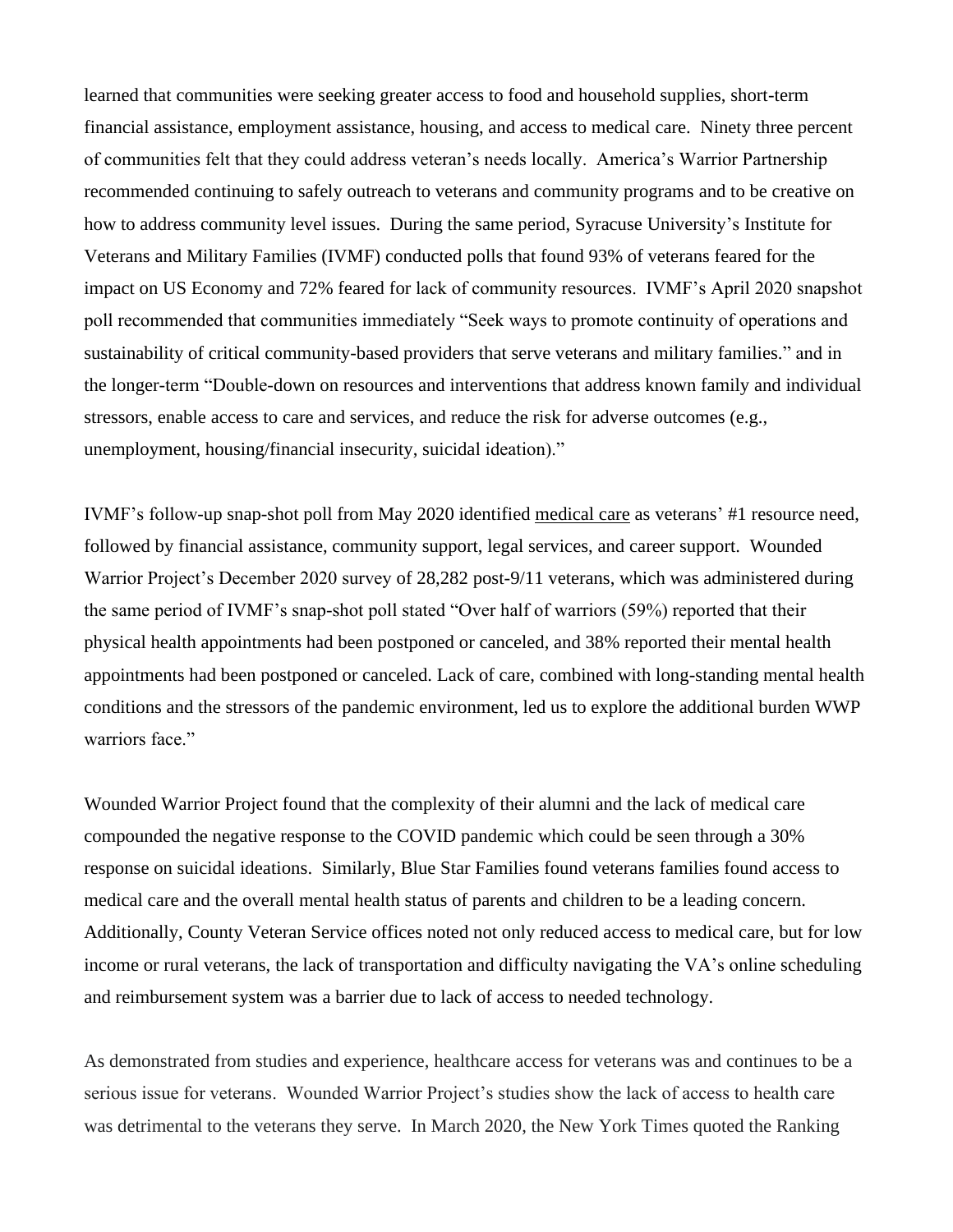Member Jerry Moran "I have serious concerns with the V.A. putting a temporary pause on community care. When the V.A. cannot provide care to veterans, the V.A. is required under the Mission Act to send them to the community."

However – we have heard from our communities and county partners that access to care is not improving.

On March 5, 2021, USA Today wrote citing a letter to the VA from Congressional members "The COVID-19 pandemic has led to the cancellation, delay or rescheduling of almost 20 million medical appointments for veterans. Part of that is a result of many Veterans Affairs medical facilities being fully or partially shut down because of the pandemic. But that's only half the story. For those who can't get care at a VA facility, community care under the VA MISSION Act should be an alternative. It isn't working out that way."

And on March 18, 2021, the Secretary of Veterans Affairs said on a MSNBC that the VA is facing a significant backlog that will be addressed with the support of the American Rescue Plan funding. Yet this doesn't even match with the VA's own "Vantage Point Blog," who wrote in the opening line of a March 15, 2021 post that "No matter how you measure it, the VA has dramatically improved access to health care for veterans."

Members of the Committee - we can't wait for another crisis to occur. It is imperative that we act now.

America's Warrior Partnership, along with many members of the VSO community, supported the nomination of Secretary McDonough to lead the VA. And his testimony before this Committee reflected a welcome attitude and promise of increasing access to care and closely following the law and intent of Congress.

The VA must use all the tools available to them to maximize access to healthcare, and not use this pandemic as an opportunity to consolidate care inside the VA at the cost of veteran's access. We believe the COVID-19 pandemic has had a significant negative impact on the health of our veterans and their families that likely will not be fully recognized for many years, but it is clear that access to care by all means is essential to stem the tide of absent care. This includes maximizing the use of The Mission Act and rapidly implementing the Hannon Act as well as the COMPACT Act so that healthcare,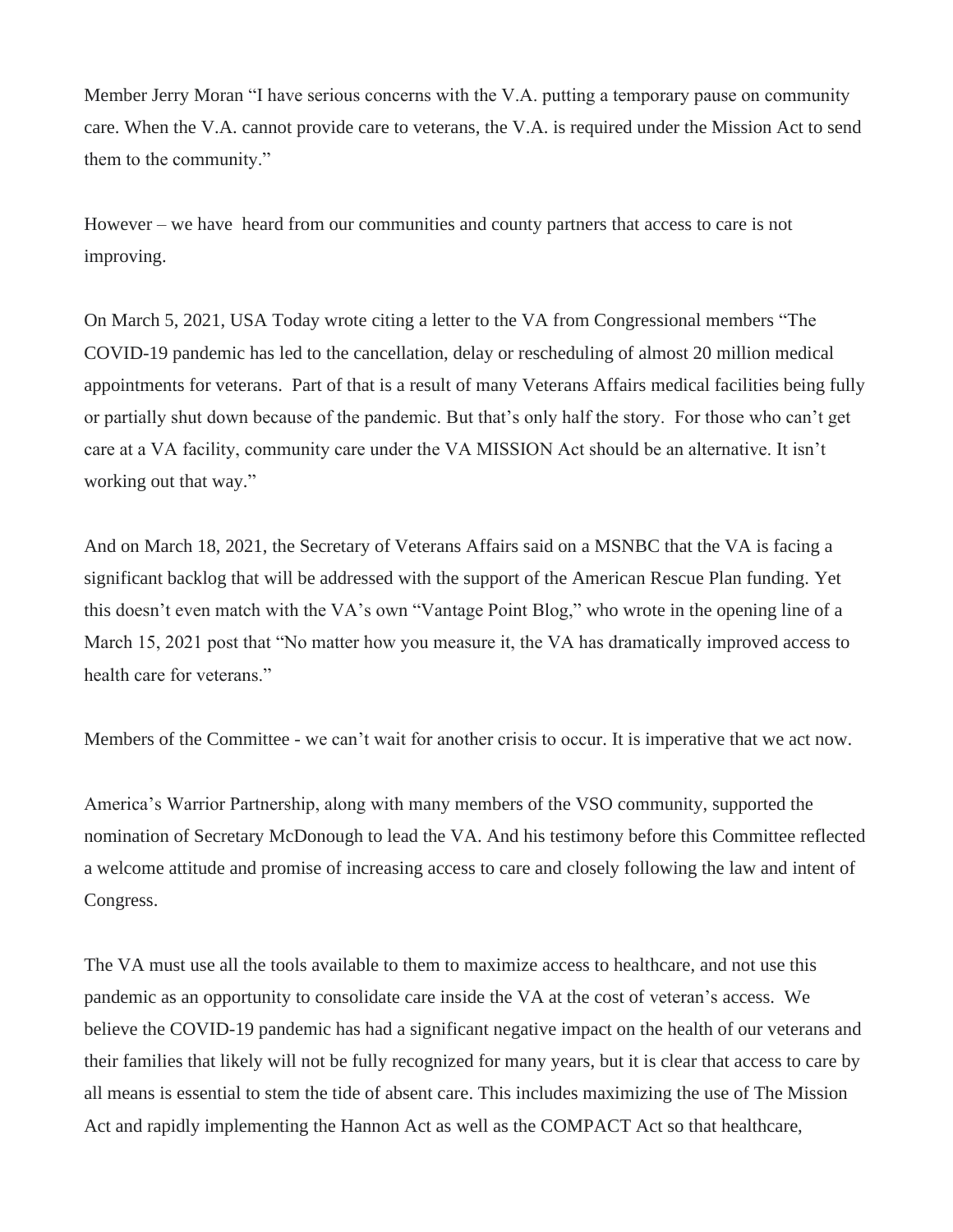community services, and programs such as Post Traumatic Growth can be made available to veterans and their families who went without during this last year. We hope Secretary McDonough will continue to follow through on his testimony and fix these issues.

America's Warrior Partnership stands ready to assist the Department of Veterans Affairs and this committee in the service to our veterans and their families across the nation. Yet much of the impact from COVID-19 is tough to fully identify without further information and data. More data is needed. But even in areas where data exists, it is tough to fully access and qualify the data the VA already has.

In partnership the University of Alabama and funded by the Bristol Myers Squibb Foundation, America's Warrior Partnership has led a nationwide former service member suicide study that seeks to identify data driven, community-based suicide prevention measures. To date 15% of states have shared the last five years of death data, which we share with the Department of Defense to validate which decedents had served in the armed forces and share their service experience. This partnership with the Department of Defense and Dr. Karin Orvis has provided us critical insight into not only former service member suicides, but non-natural causes of death such as overdose, strangulation, drowning, and firearms.

One of the first major takeaways we have been able to identify that states are under-counting former service member suicide by approximately 20-25%. How this relates to the impact on COVID is that both Florida and Minnesota will provide their 2020 death records to our study this summer and with this data we can gain greater insight into the pandemic period causes of death and relationship to those who did not serve in the military.

The worst part, is that all these findings are likely amplified during times of crisis. While we await the 2020 state data covering the pandemic period we also await data from the VA which will allow Operation Deep Dive to connect the dots between state death data, Department of Defense service history, and the former service members Department of Veterans Affairs experience. Without all the puzzle pieces we are assuming the severity the pandemic has had on our veterans. We look forward to working with the Committee and the government to truly understand the impact this pandemic has had on our nation.